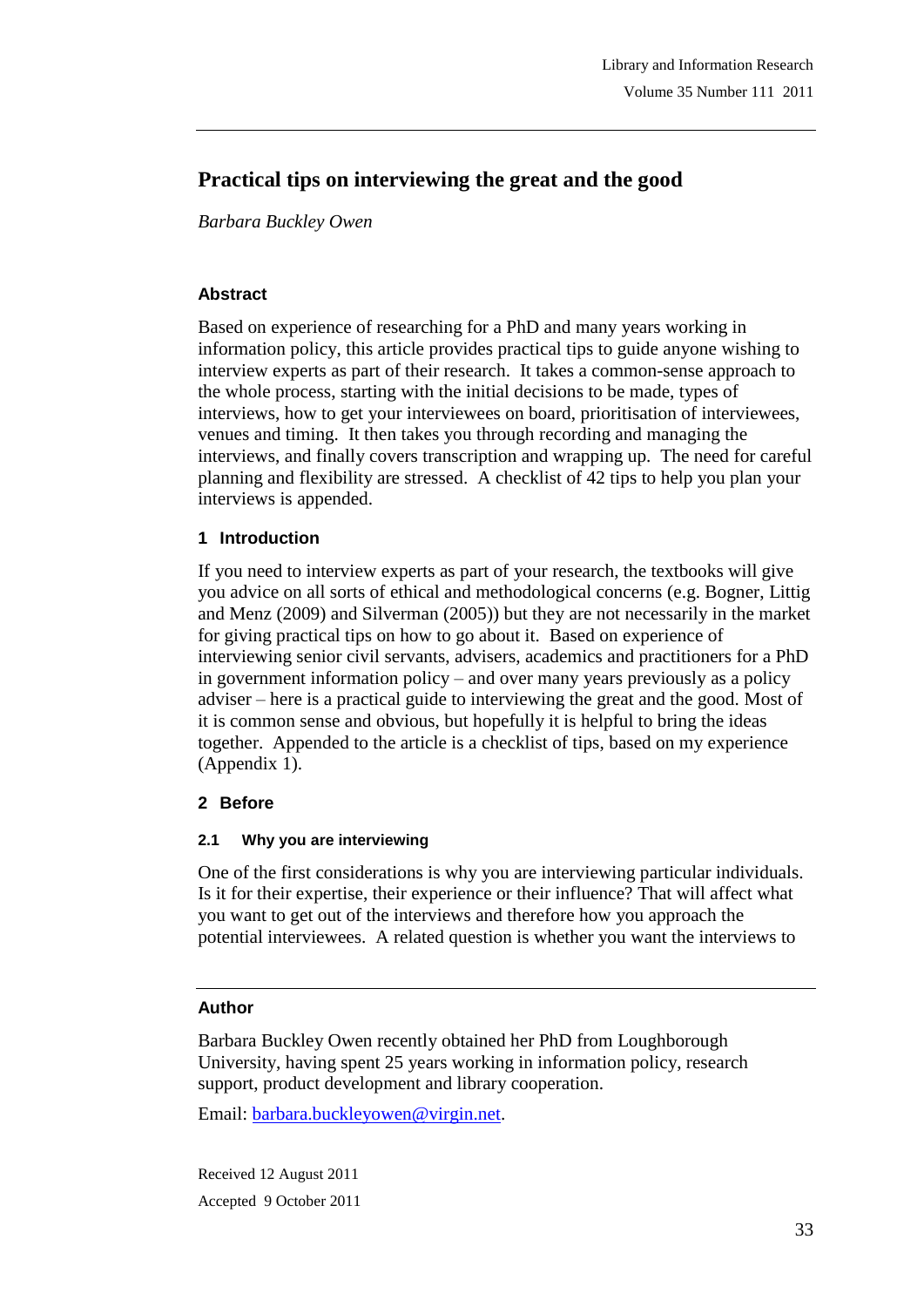be on or off the record. For example, if you are interviewing for someone's expertise, there may be lots of other people with equivalent know-how who would do just as well. However, you may want to interview particularly influential individuals and being able to lend your research their *imprimatur* would add valuable credibility to your findings.

You will find it helpful to devise a short paragraph describing your research and tailored to each potential interviewee to explain why their input is desired. You can then use this in face-to-face, letter or email contact. If you have learnt it, you will find it helpful when you suddenly find yourself confronted with a suitable person, say at a conference or meeting.

### **2.2 Channel of communication**

Before the formal approach, you need to decide how you would prefer to conduct the interview, although the final decision will have to be what suits the interviewee. Face-to-face interviewing gives you both oral and visual signals in combination. It may be easier to build a *rapport* with the interviewee if you don"t already know them, but face-to-face interviews are time-consuming and logistically take more arranging. Telephone interviews may take less time and save you the travelling costs, but they don"t give you the benefits of face-to-face interviews; however, if the interviewee is abroad this may be the sensible compromise. Email correspondence can be easier for the interviewee if they are busy. You also get considered, probably shorter, answers that don"t need transcription. On the other hand, it may be difficult to ask supplementary questions or get as much detail as you would like. Also, your questions must be very clear and unambiguous to make sure they are not misinterpreted.

#### **2.3 Interview questions**

There are three basic types of interviews: structured, semi-structured and open. You may want to use one type or a mixture. Some open interviews at the start can help you refine your research questions. You will probably want to begin with a standard set of questions that you can ask everyone and then adapt them to each interviewee as appropriate, but you may also find it helpful to have supplementary questions to probe further as required. I found it useful to have these in a tabular format: I had one column for main questions and another for supplementary questions, which I amended for each person. Work out how long you would ideally like to spend on each question and prioritise them, with nominal times against each. All this information can go on the table and provide a guide during the interview. Particularly if you are an inexperienced interviewer, it is helpful to run pilots at this stage to see if your interview schedule delivers answers to what you are trying to find out.

#### **2.4 Interviewees**

In drawing up your potential list of interviewees, decide how many people you want to interview and identify at least twice that number to allow for their lack of availability or unwillingness. It is helpful to prioritise your interviewees (for example  $1 = top$  priority, must have if possible;  $2 = a$  good substitute if the top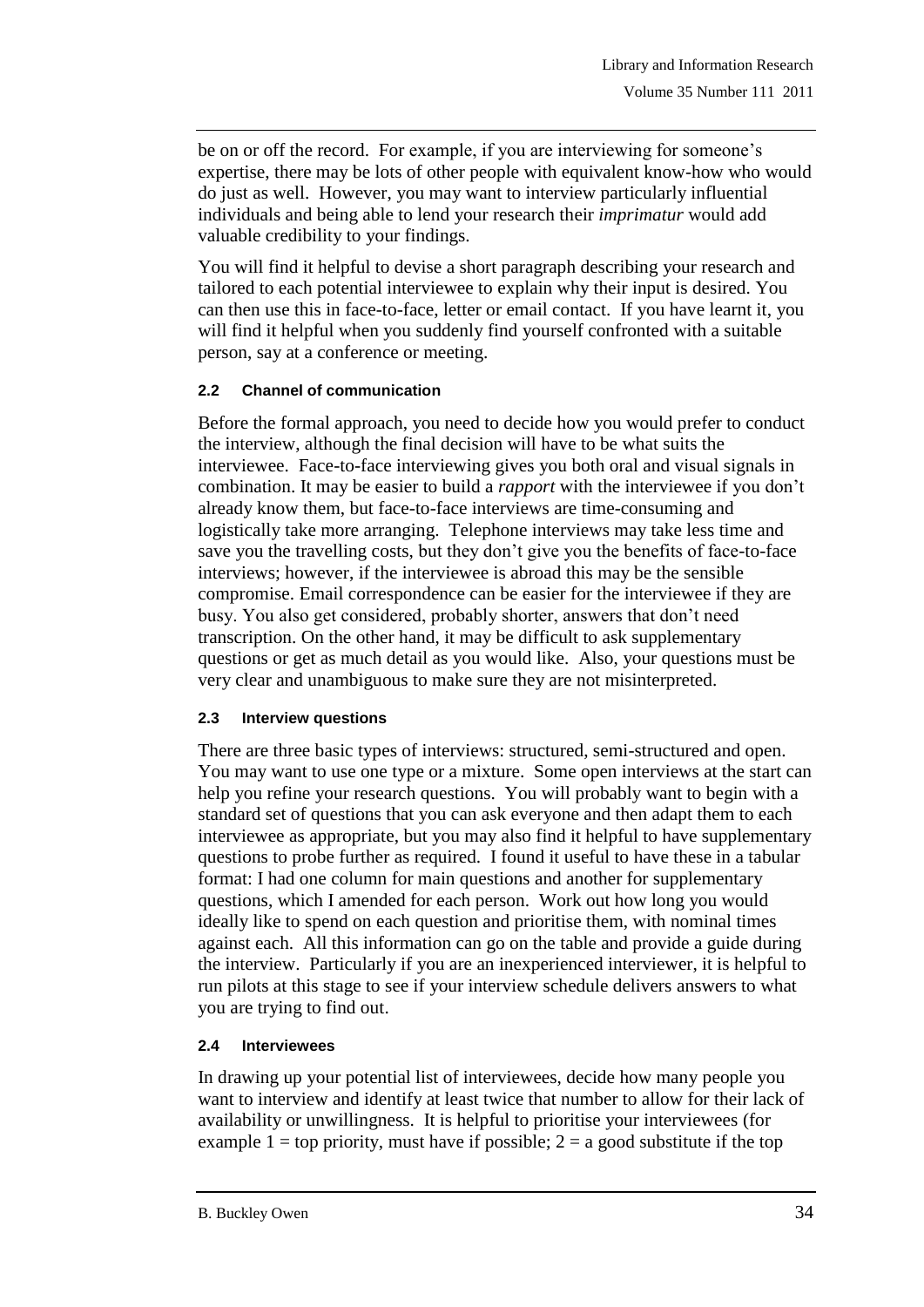priority is unavailable;  $3 =$  would do to provide balance but they could drop off the list if someone more appropriate were identified), as this can help you decide in which order you want to approach people. You may find that other interviewees get suggested along the way – the snowball effect – so this prioritisation can be fluid.

### **2.5 Getting your interviewees on board**

Don"t be tempted to start interviewing straight away if you are new to the subject; know your subject as thoroughly as possible before you start approaching individuals. This will give you confidence and will in turn give your interviewees confidence that it is worth their while participating.

If you don"t know interviewees personally, an ideal way to meet them is to go to where they are and introduce yourself, e.g. when they are speaking at an event or attending a meeting. You may only have thirty seconds if you are in a queue so have your own business card ready, get their contact details and follow up straight away. Tailor your introduction to why they, specifically, are vital for your research.

If it is not possible to meet your target interviewee, get a personal recommendation from someone you both know or arrange for someone senior to you to intervene on your behalf. Saying who else you have already interviewed can also lend credibility, provided that those people have agreed to go on the record. Go through a personal assistant if necessary: they can be blockers but can also be unblockers.

# **2.6 Venue**

If you are interviewing face-to-face you need to organise the venue for the discussion. The interviewee's office or a meeting room works best, assuming they have one and allow access. Avoid cafés, especially ones with lots of hard surfaces, as they are very noisy and you can't stop people sitting near you – even if your microphone is on its least sensitive setting, you will pick up lots of background sounds. If this is not possible, don"t order anything which might leave you worrying about whether you have a "moustache", such as a cappuccino or thick hot chocolate (learnt from experience!), or a green salad that might leave bits on your teeth – minimise distractions. Have your own suggestions for somewhere quiet – try out some locations in advance. If you are based in London, the foyer of the Royal National Theatre is quite good as it has various corners away from the coffee bar and free wi-fi as well.

# **2.7 Timing**

Allow plenty of time for planning. However much time you allow to set up your interviews, it will take longer than you expect. The great and good are busy people so you have to assume you might not be able to get an appointment for three months.

Preferably don"t schedule more than one interview a day. If this is not possible, leave plenty of time in between and allow yourself a chance to relax as interviewing can be very tiring. Build in time for transcribing between interviews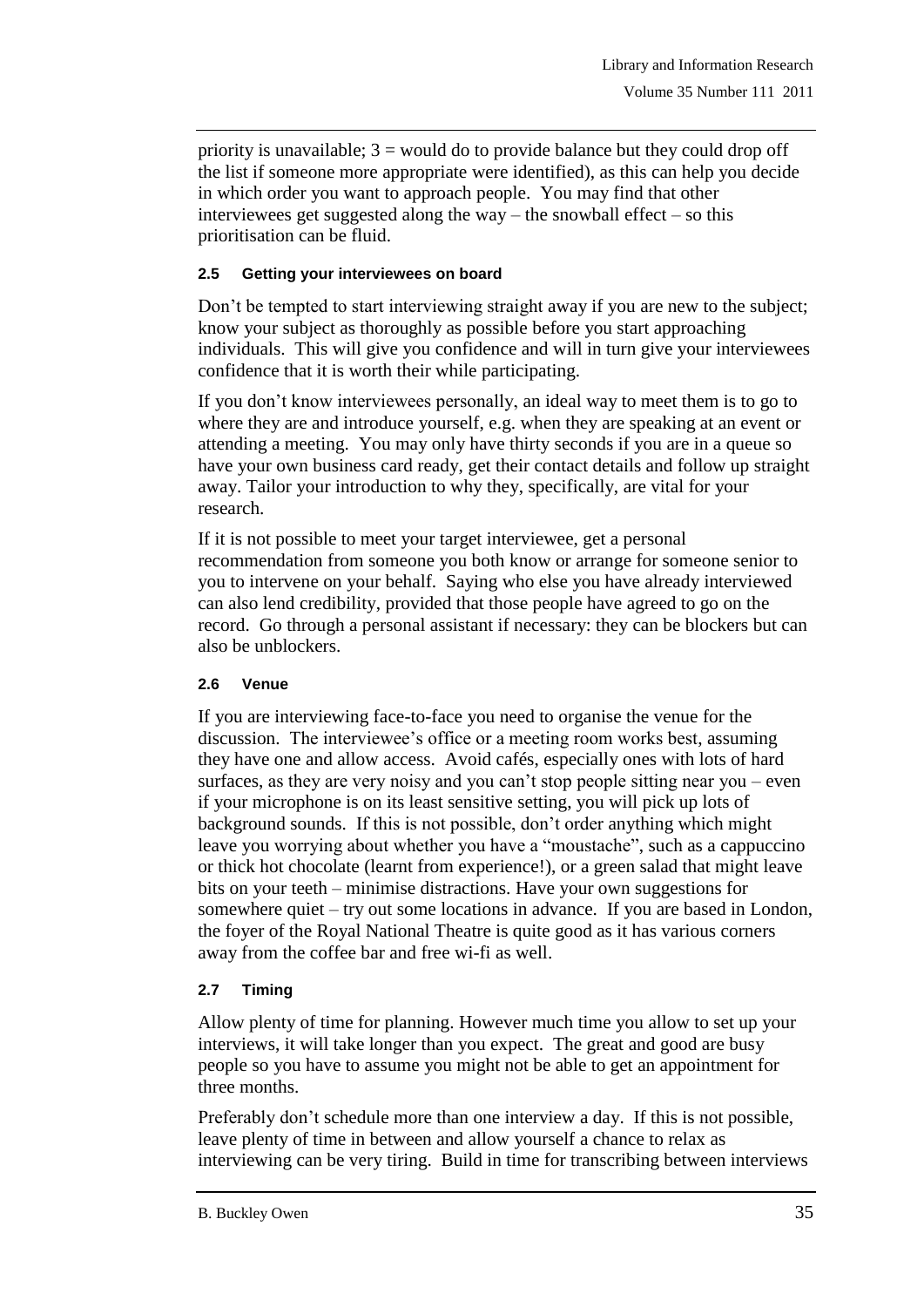so that you don't get behind with this. Finally don't book an interview immediately after you are due to return from holiday in case you are delayed travelling back; the delay can be stressful enough without worrying about missing an appointment that has taken months to set up.

# **3 During**

### **3.1 Recording**

Technology can let you down at the most embarrassing moments so take two digital recording devices. Check that they both work at the start and put in new batteries; it's less hassle than risking failure during the recording and you will probably be so engrossed that you may not notice if they stop working. Before you start the machines you will need agreement to record the interview, as well as clarifying whether it is on or off the record and if there are any conditions attached. It is also helpful to confirm how long the interview will last as the interviewee may have more or less time than originally planned when the interview was set up.

### **3.2 Managing the interview**

Keep your own speech to a minimum and especially try not to make noises of agreement and encouragement that can drown out the recording. However, you need to keep control. The great and the good may be opinionated and go off at tangents so you need to know your subject well enough to gauge whether – and how – to bring them back to your agenda or to respond to theirs.

Keep track of timing, using your pre-determined schedule. You will need to adapt the order of questioning if the interview raises something earlier than you planned to ask about it or if you are running short of time. If the interviewee is interested, however, they may give you more time than they originally intended, so be prepared for this. Having supplementary questions can help here. Above all, build in flexibility and expect the unexpected.

# **4 After**

### **4.1 Immediate action**

Send a thank-you email straight away, reminding the interviewee of anything they promised. This is not just good manners – you may get a response of "Don"t hesitate to get back to me if I can help further" – giving you an entrée to do just that in the future. Make copies of your recording straight away in several places, including emailing it back to base if you are away travelling.

# **4.2 Transcription**

If you are doing the transcription yourself, allow at least five times as long as the interview. The text may be very dense with little you can leave out. Expect around 6000 spoken words in an hour as a rough guide. It is best to do the transcription as quickly as possible after the interview while it is fresh in your mind; the longer you leave it the more of a burden it seems to become.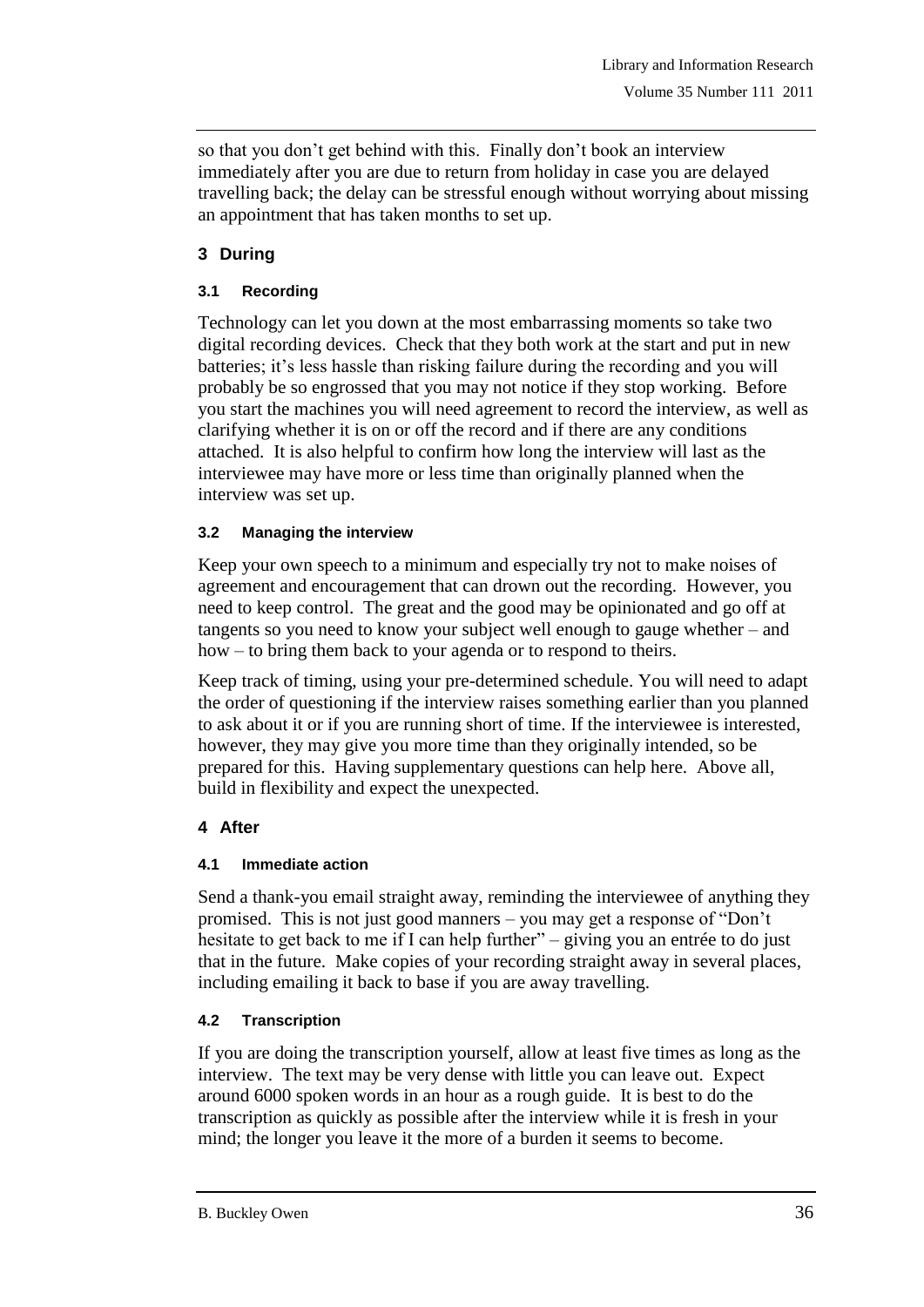### **4.3 Wrapping up**

Get approval for use of specific quotes from your interviewees if that was agreed in principle at the interview and send findings/recommendations/conclusions to any interviewee that requested them or showed sufficient interest.

This article is based on a paper given at the AHRC-funded Research Methods Forum at Loughborough University, 8-9 July 2010. It is mostly common sense but reflects lessons that have been learned from experience. Things can, and do, go wrong, but with careful planning you can cope with the unexpected. Hopefully your interviewing will be a trouble-free and rewarding experience, and above all, enjoyable.

### **Further reading**

Gillham"s (2000) *The research interview* includes a chapter on "Organising and managing the interview", whilst Robson (2002) and Denscombe (2007) also each provide useful chapters on interviewing as part of the research process. Robson himself recommends Kvale (1996) and Weiss (1994) as good general textbooks on interviewing. The above do not focus on interviewing experts, however Bogner, Littig and Menz (2009) do address interviewing the great and the good in some detail, although not at the practical level. You may also find Harvey (2011) useful for guidance on managing interviews with the elite.

### **References**

Bogner, A., Littig, B. and Menz, W. (eds.) (2009) *Interviewing experts*. Basingstoke: Palgrave Macmillan.

Denscombe, M. (2007) *The good research guide: for small-scale social research*  projects. 3<sup>rd</sup> ed. Maidenhead: Open University Press.

Gillham, B. (2000) *The research interview (Real World Research)*. London: Continuum International Publishing.

Harvey, W.S. (2011) Strategies for conducting elite interviews, *Qualitative Research*, **11**(4), 431-444.

Kvale, S. (1996) *InterViews: an introduction to qualitative research interviewing.*  Thousand Oaks: Sage.

Kvale S. and Brinkmann, S. (2008) *InterViews: learning the craft of qualitative*  research interviewing. 2<sup>nd</sup> ed. London: Sage.

Robson, C. (2002) *Real world research.* Oxford: Blackwell Publishers.

Weiss, R. (1994) *Learning from strangers: the art and method of qualitative interview studies.* New York: Free Press. [Kindle edition 2008.]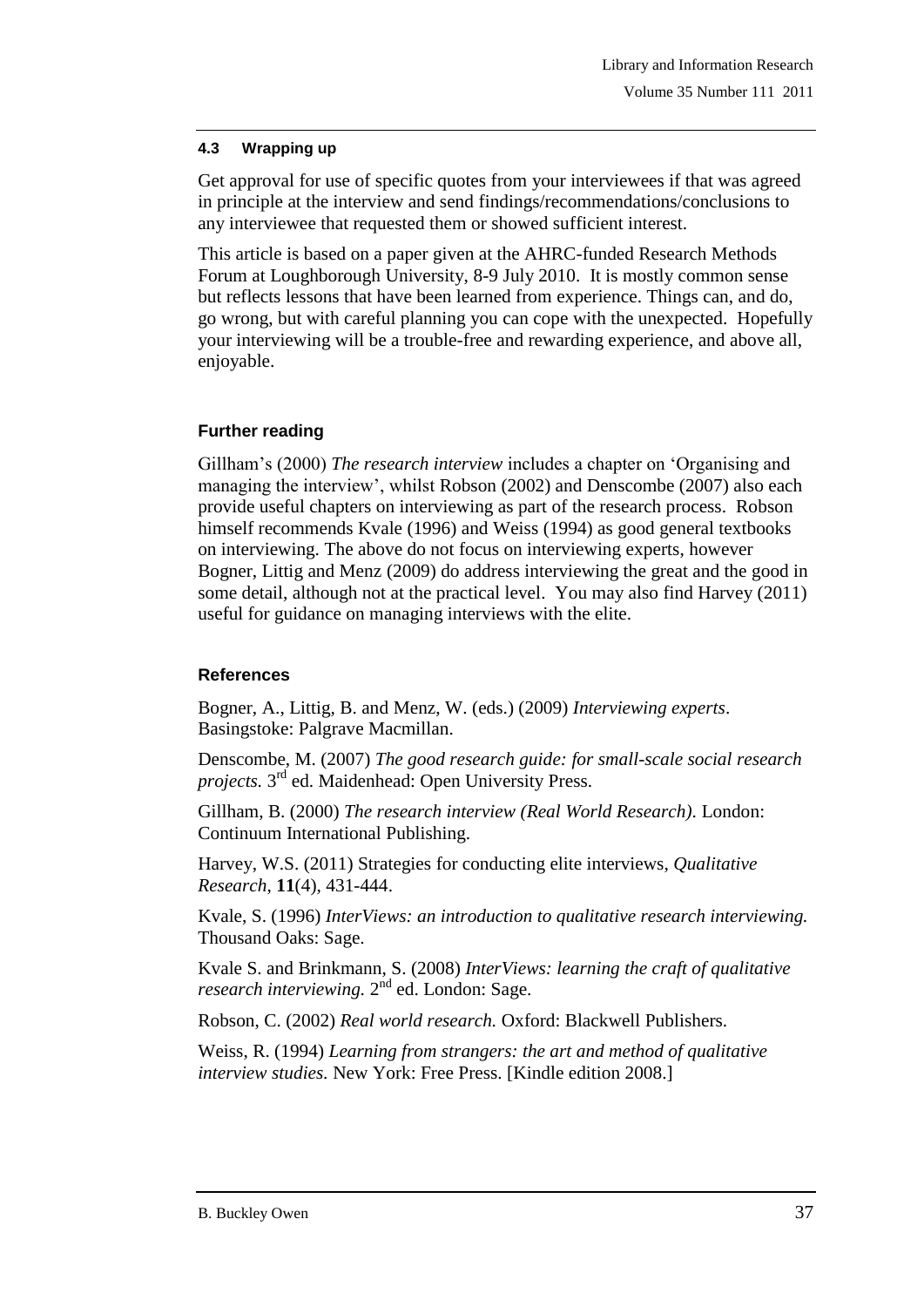### **Appendix 1: Forty-two answers to everything you need to know about interviewing the great and the good**

| ۱<br>L.<br>× |
|--------------|
|--------------|

| Why you are<br>interviewing        | 1. Decide if you are interviewing people for their expertise, their<br>experience or their influence.<br>2. Decide whether you want the interviews to be on or off the<br>record.<br>3. Devise a short paragraph to describe your research and why you<br>need their input, to use in face to face contact and/or letter/email<br>- and learn it.                                                                                                                                                                                                                                                                                                                                                                                                                                                                                                                                                                                                               |
|------------------------------------|-----------------------------------------------------------------------------------------------------------------------------------------------------------------------------------------------------------------------------------------------------------------------------------------------------------------------------------------------------------------------------------------------------------------------------------------------------------------------------------------------------------------------------------------------------------------------------------------------------------------------------------------------------------------------------------------------------------------------------------------------------------------------------------------------------------------------------------------------------------------------------------------------------------------------------------------------------------------|
| <b>Channel of</b><br>communication | 4. Decide your preferred method of communication for the<br>interview. You may have to use other methods as a fall-back<br>position.<br>5. Interviewing face-to-face gives you both oral and visual signals<br>in combination. In this way it may be easier to build a rapport<br>with the interviewee if you don't already know them.<br>6. Telephone interviews may take less time and may therefore be<br>the preferred choice of the interviewee. They also save you<br>travelling time and money, however you don't get the above<br>benefits of face-to-face interviews.<br>7. Email correspondence can be easier for the interviewee if they<br>are busy. You also get considered, probably shorter, answers<br>that don't need transcription. However it may be difficult to ask<br>supplementary questions or get as much detail as you would<br>like. Your questions must be very clear and unambiguous to<br>make sure they can't be misinterpreted. |
| <b>Interview</b><br>questions      | 8. Decide what type of interview/s to use: structured, semi-<br>structured, open.<br>9. Some open interviews at the start can help refine the research<br>questions.<br>10. Devise standard questions that you can adapt for each<br>interviewee.<br>11. Have supplementary questions you can ask if you want to probe<br>further.<br>12. Work out how long you ideally need to ask your questions.<br>Prioritise questions and put nominal times against each one: this<br>may vary between interviews.<br>Run pilot interviews, especially if you are inexperienced at<br>13.<br>interviewing.                                                                                                                                                                                                                                                                                                                                                                |
| <b>Interviewees</b>                | 14. Decide how many people you need to interview and identify<br>double that number. The list may evolve as other people are<br>suggested in the course of the interviews - the snowball effect.<br>15. Prioritise them by their importance to your research and by<br>appropriate order of approach.                                                                                                                                                                                                                                                                                                                                                                                                                                                                                                                                                                                                                                                           |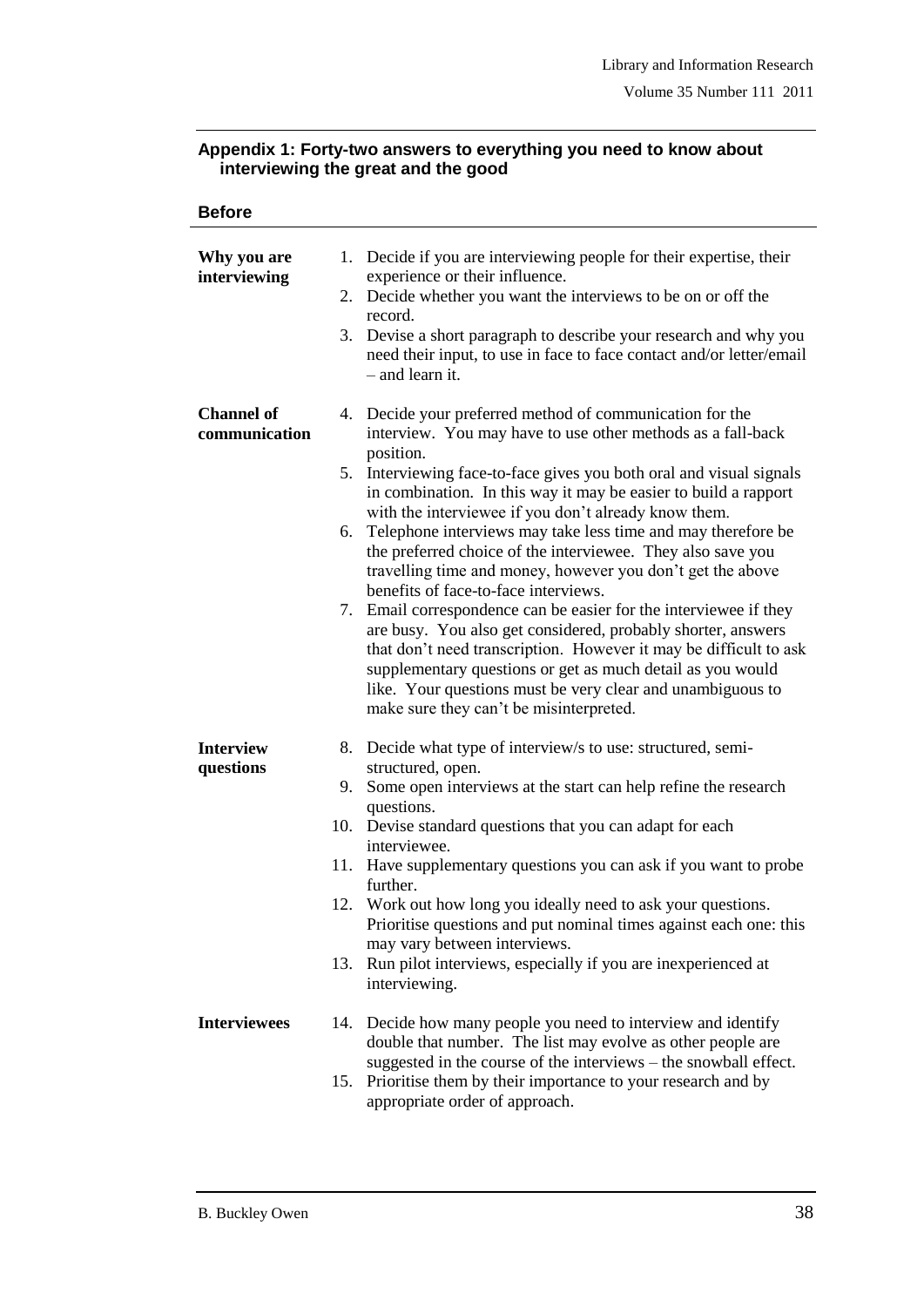| <b>Getting your</b><br>interviewees<br>on board | 17.<br>18.<br>19. | 16. Learn your subject very well before approaching interviewees<br>so that you can do so with confidence. Interviewees can then<br>have confidence in you and believe that it's worth their while<br>participating.<br>If you don't know interviewees personally, ideally go to where<br>they are and introduce yourself e.g. when they are speaking at<br>an event or attending a meeting. Have your own business card<br>ready, get their contact details and follow up straight away.<br>If this is not possible, get a personal recommendation from<br>someone you both know or arrange for someone senior to you to<br>intervene on your behalf.<br>Saying who else you have already interviewed can lend<br>credibility, provided that those people have agreed to go on the<br>record.<br>20. Go through a PA if necessary: they can be blockers but can also<br>be unblockers. |
|-------------------------------------------------|-------------------|-----------------------------------------------------------------------------------------------------------------------------------------------------------------------------------------------------------------------------------------------------------------------------------------------------------------------------------------------------------------------------------------------------------------------------------------------------------------------------------------------------------------------------------------------------------------------------------------------------------------------------------------------------------------------------------------------------------------------------------------------------------------------------------------------------------------------------------------------------------------------------------------|
| <b>Venue</b>                                    |                   | 21. The interviewee's office or a meeting room works best -<br>assuming they have one and allow access.<br>22. Avoid cafés as they are very noisy and you can't stop people<br>sitting near you. If this is not possible, don't order anything<br>which might leave your worrying about whether you have a<br>"moustache" – minimise distractions.<br>23. Have your own suggestions for somewhere quiet - try out some<br>in advance.                                                                                                                                                                                                                                                                                                                                                                                                                                                   |
| <b>Timing</b>                                   |                   | 24. Allow plenty of time for planning - this will take longer than<br>you expect.<br>25. The great and good are busy people so you have to assume you<br>might not be able to get an appointment for 3 months.<br>26. Preferably don't schedule more than one interview a day. If this<br>is not possible, leave plenty of time in between. Build in time<br>for transcribing between interviews so that you don't get behind<br>with this.<br>27. Don't book an interview immediately after you are due to return<br>from holiday in case you are delayed travelling back.                                                                                                                                                                                                                                                                                                             |

### **During**

| Recording                        | 28. Take 2 digital recording devices and check that they work at the<br>start. Put in new batteries.<br>29. Clarify whether the interview is on or off the record, and<br>whether any conditions are attached.<br>30. Get agreement to record the interview.<br>31. Confirm how long the interview will last. |
|----------------------------------|---------------------------------------------------------------------------------------------------------------------------------------------------------------------------------------------------------------------------------------------------------------------------------------------------------------|
| <b>Managing the</b><br>interview | 32. Keep your own speech to a minimum and especially try not to<br>make noises of agreement and encouragement that can drown<br>out the recording.                                                                                                                                                            |